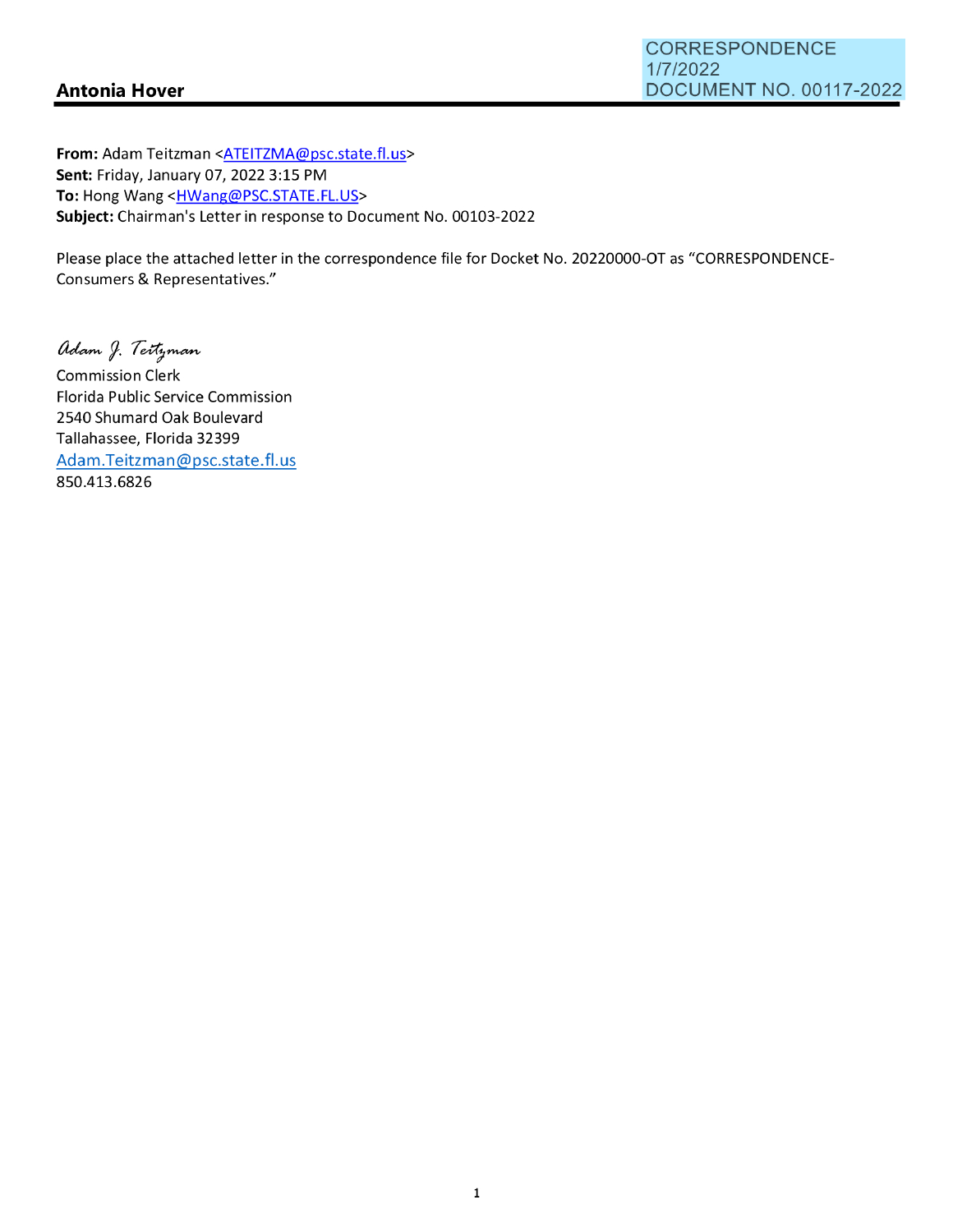## **STATE OF FLORIDA**

ANDREW G. FAY **CHAIRMAN** 



Capital Circle Office Center 2540 Shumard Oak Boulevard Tallahassee. FL 32399-0850 (850) 413-6038

## **Public Service Commission**

January 6, 2022

Dear Representatives Eskamani, Smith, Mccurdy, and Nixon,

On behalf of the Florida Public Service Commission, I would like to thank you for your letter dated January 5<sup>th</sup>, 2022. I was elected Chairman of the Florida Public Service Commission on November 2, 2021 and have since begun my term at the start of this year.

At the FPSC, our mission is to ensure the provision of safe and reliable utility services at fair prices and, consistent with this mantra, I want to offer the Commission's categorical assurances as to the concerns expressed in your letter regarding certain expenditures of Florida Power and Light (FPL).

On March 12, 2021, FPL petitioned the FPSC for approval to increase rates. FPL submitted the minimum filing requirements and financial schedules required by the FPSC to facilitate the review of FPL's proposal. As a matter of course for any rate case filed with the PSC, PSC staff is required to conduct various audits of the books and records of the subject Investor-Owned Utility (IOU). These audits are precisely focused on the heart of your concerns- to detect any use of ratepayer funds that do not reasonably relate to the provision of service by a regulated utility company in Florida. The Commission has a long-standing prohibition on the inclusion of lobbying and other expenses, which have been determined to bring no benefit to ratepayers, among the expenses to be recovered through rates charged to the public for service.

Based on these long-standing fundamental practices of the PSC, I can reassure you that the appropriate auditing function was conducted during the Commission's consideration of the most recent FPL rate case. The audit produced no evidence that Florida Power and Light used, or was intending to use, ratepayer funds for the private benefit of the company's lobbying, campaigning, and or marketing affairs.

Your concerns are not taken lightly by my office or the Public Service Commission. At the FPSC, it is our duty to maintain transparency and credibility throughout the process of conducting a rate case in the public interest. In fact, one of the benefits afforded to private organizations and ratepayers through the Office of Public Counsel, is the ability to intervene and publicly comment before and during any rate case filed at the FPSC. Additionally; intervening